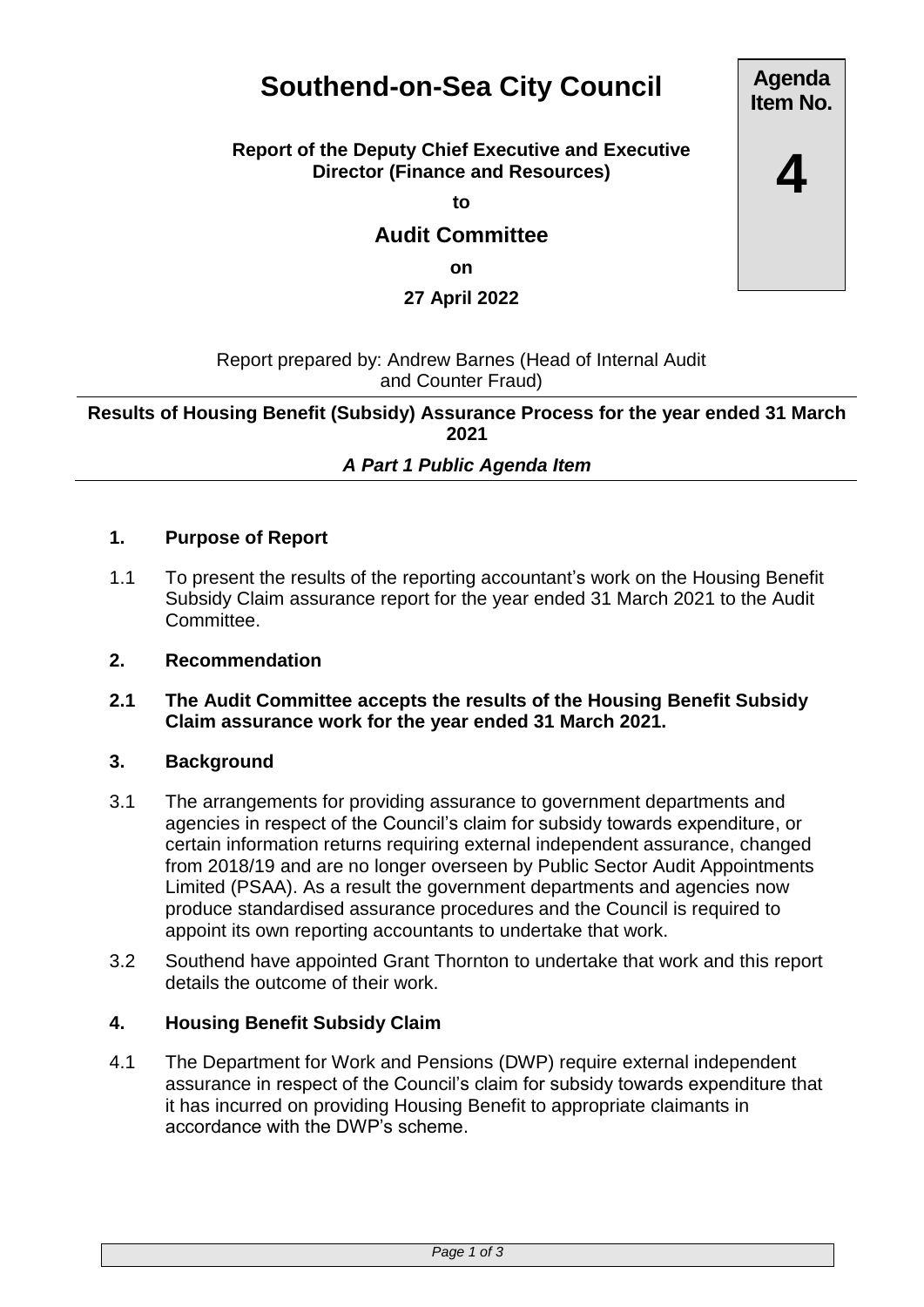- 4.2 Due to the nature and volume of work the Council undertakes administering the DWP's Housing Benefit arrangements (the Council processes almost £60m of Housing Benefit payments per year) it is inevitable that errors will be made. The detailed nature of the assurance procedures performed by the reporting accountants will identify some of these errors, as is reflected in the results of the work at Appendix 1. However the error rates identified by the assurance procedures are low, with the biggest error rate identified being 1.63%. The DWP's arrangements recognise this and include a threshold for errors made by the local authority that has an impact on the amount of subsidy that the Council receives. The Committee should note that the value of local authority errors reported in the return is below the DWP's threshold and therefore there will be no impact on the amount of subsidy received by the Council.
- 4.3 Following submission of Grant Thornton's report in February the DWP have yet to confirm that the position is finalised. However given the results of the work reported in the submission it is expected that there will be no change to the subsidy claimed for 2020/21 and confirmation from the DWP is expected in July.
- 4.4 A copy of Grant Thornton's report to the DWP is attached at Appendix 1 for the Committee's information.

## **5. Corporate Implications**

5.1 Contribution to the Southend 2050 Road Map

All audit work provides assurance and identifies opportunities for improvements that contribute to the delivery of all Southend 2050 outcomes.

5.2 Financial Implications

Grant Thornton were appointed by the Council to undertake the DWP's assurance procedures following a competitive process.

The Council receives significant funding from external funders, and giving them the assurance they require that their funds have been used in accordance with their expectations gives confidence in the Council's use of their funding provided, and to be provided in the future.

5.3 Legal Implications

The Council is required to provide independent assurance from a reporting accountant to the DWP utilising their assurance procedures, to support the Council's information submitted to those departments. By considering this report, the Committee can satisfy itself that this requirement is being discharged.

5.4 People Implications

None.

5.5 Property Implications

None.

5.6 Consultation

None.

5.7 Equalities and Diversity Implications None.